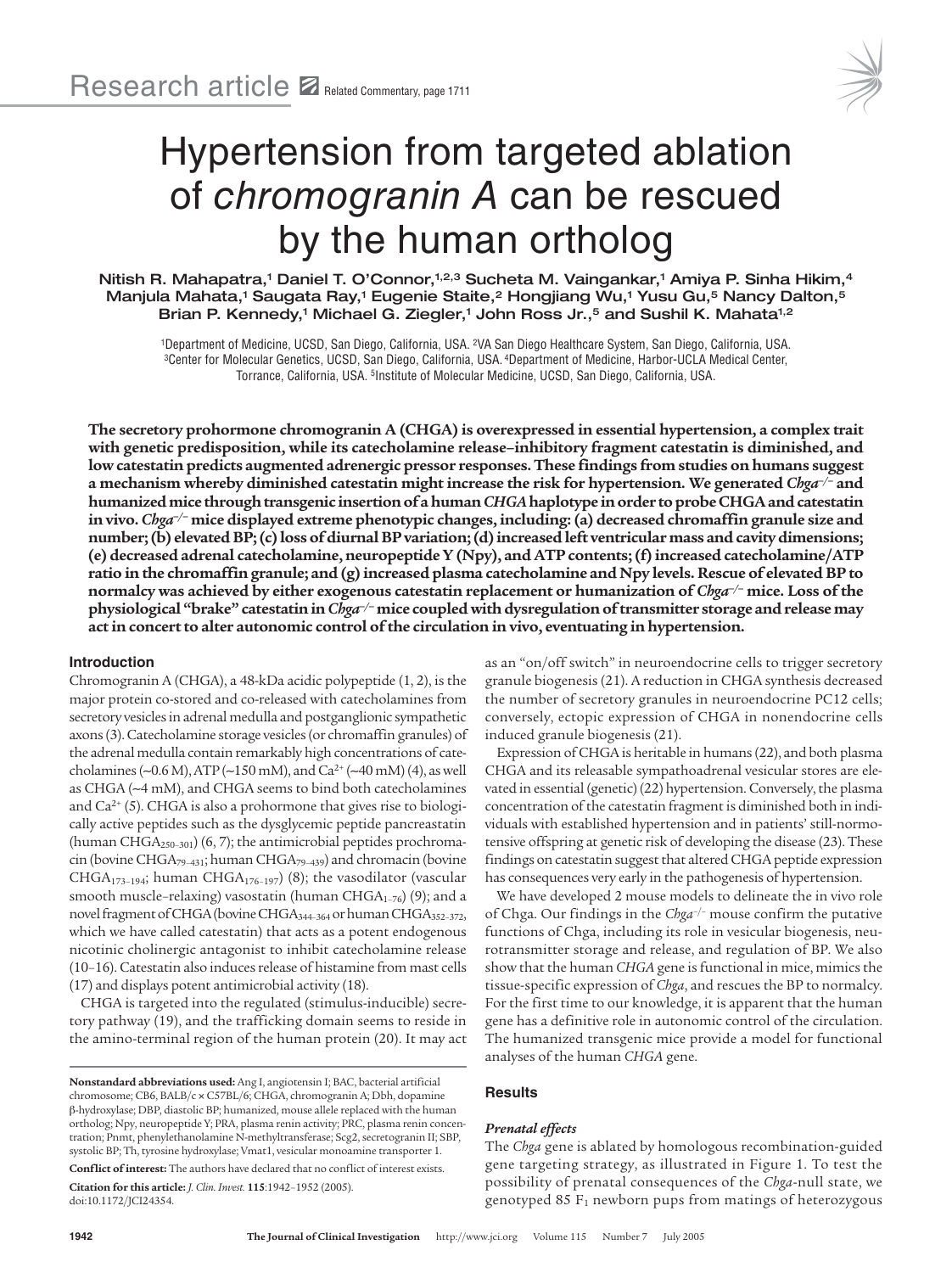



Chga gene targeting. (**A**) Chga wild-type gene structure. Chga from the isogenic mouse 129/SvJ strain showing the positions of wild-type Chga's 8 coding exons, as well as restriction sites and the locations of the 3 Chga segments (arms) used to construct the targeting vector. Also shown is an undisrupted, wild-type ∼13-kbp diagnostic BamHI (asterisk) fragment, spanning the promoter, exons 1–3, and corresponding introns. (**B**) Structure of the homologously targeted Chga gene. A Southern blot probe (∼1.3 kb BamHI/XhoI fragment) detected a ∼7.3 kbp BamHI (asterisks) fragment after homologous recombination. (**C**) Southern blot results. While the probe (**B**; ∼1.3 kbp BamHI/XhoI fragment) detected only a ∼13 kbp fragment in wild-type DNA (**A**), it detected both ∼13-kbp (wild-type) and ∼7.3-kbp (targeted) BamHI fragments in ES cell genomic DNA after homologous recombination disrupted 1 Chga allele. Lane 1: 1-kbp extension ladder; lane 2: wild-type ES cells (13-kbp band only); lane 3: clone B7 ES cells with homologous recombination in 1 Chga allele; lane 4: clone C5 cells with homologous recombination in 1 Chga allele. (**D**) Chga gene after homologous integration of the targeting construct into mouse genomic DNA (Chga locus on mouse chromosome 12), followed by Cre-loxP-mediated recombination (type I deletion, between the first and third loxP sites; dashed line). The triangles represent loxP recognition sites. Asterisks indicate BamHI sites flanking the diagnostic 7.3-kbp BamHI fragment.

F0 mice (*Chga+/–* × *Chga+/–*), with the following result: 30 *Chga+/+* , 47 *Chga+/–*, and 8 *Chga–/–* offspring. Depletion in *Chga*–/– homozygotes was evaluated by  $\chi^2$  analysis (observed versus expected), which yielded  $\chi^2$  = 7.72 (*P* = 0.021), suggesting partial prenatal lethality in the *Chga–/–* genotype.

## *Verification of Chga expression ablation in vivo*

Ablation of adrenal Chga expression at the protein level was confirmed by immunoblot analysis (Figure 2A). Quantitative RT-PCR failed to detect the *Chga* message in endocrine or neuroendocrine tissues of *Chga*–/– mice (Figure 3A; adrenal gland) and revealed an approximately 64% decrease in mRNA level in *Chga+/–* heterozygotes compared with *Chga+/+* mice (Figure 3A).

# *Expression of other sympathochromaffin genes*

At the protein level, expression of the soluble catecholamine storage vesicle proteins Chgb and dopamine β-hydroxylase (Dbh) was decreased in adrenal gland: Chgb by approximately 79% (Figure 2B) and Dbh by approximately 65% (Figure 2C).

By contrast, quantitative RT-PCR analysis in the adrenal gland of *Chga–/–* mice (Figure 3) detected *increased* mRNA transcripts of other soluble proteins of chromaffin granules: *Chgb* (by ∼188%; Figure 3B) and *secretogranin II* (*Scg2*) (by ∼190%; Figure 3C). Increments in mRNA levels for 2 chromaffin granule membrane proteins were also seen in *Chga–/–* mice: vesicular (membrane) monoamine transporters *vesicular monoamine transporter 1* (*Vmat1*) (by ∼165%; Figure 3D) and *Vmat2* (by ∼178%; Figure 3E). Results for catecholamine biosynthetic enzymes were heterogeneous: the mRNA for *tyrosine hydroxylase* (*Th*), the rate-limiting enzyme in catecholamine biosynthesis, was elevated (by ∼150%; Figure 3F) in *Chga–/–* mice, while the greatest increment in mRNA was seen for *Dbh* (by ∼202%; Figure 3G) in *Chga–/–* mice. In contrast, no change in *phenylethanolamine N-methyltransferase* (*Pnmt*) mRNA level was detected between wild-type (*Chga+/+*) and *Chga*-null (*Chga–/–*) mice (Figure 3H).

## *Morphology*

*Gross anatomy*. After breeding heterozygotes (*Chga+/–*), we found that the knockout (*Chga–/–*) pups displayed significant

growth retardation (21-day-old pup body weight: *Chga+/+* , 12.2 ± 0.37 g versus *Chga–/–*, 7.93 ± 0.25 g; *P* < 0.0001) for the initial 4–5 weeks after birth, followed by rapid growth, later becoming indistinguishable from wild-type littermates by 7–9 weeks of age (42-day-old pup body weight: *Chga+/+*, 22.2 ± 0.88 g versus *Chga–/–*, 19.93 ± 0.85 g; *P* = 0.09).

*Microscopic chromaffin cell anatomy*. Striking decreases in the number, size, and electron density of chromaffin granules were noted in *Chga–/–* animals (Figure 4 and Table 1). The volume of an average chromaffin cell in the wild-type mice was  $2,508.7 \pm 290.8 \,\text{\textmu m}^3$ . The secretory granules in wild-type chromaffin cells occupied a volume of approximately  $150 \mu m^3/c$ ell, which constituted about 6.7% of the total cytoplasmic volume. Although there was no difference in the overall cell volume in *Chga–/–* mice, the total chromaffin granule volume ( $\mu$ m<sup>3</sup>/cell) was reduced by approximately 47.3% (*P* < 0.05). We also noted a significant decrease in the average granule diameter (by ∼24.3%: 136.2 ± 12.6 versus 103.1 ± 3.66 nm;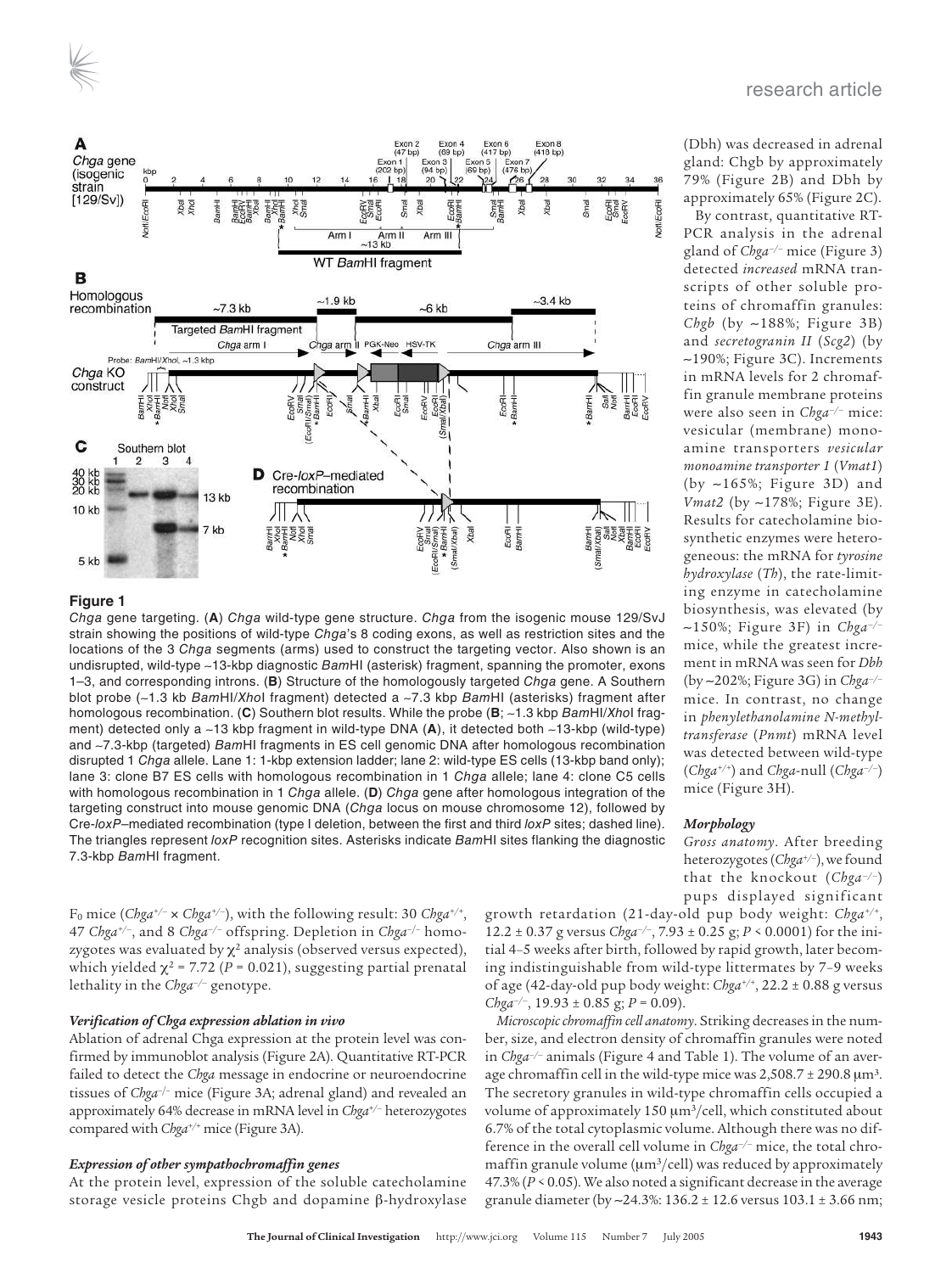# research article



# **Figure 2**

Verification of Chga, Chgb, and Dbh protein expression in vivo. Immunoblot analysis of Chga, Chgb, and Dbh proteins in adrenal gland homogenates from wild-type (Chga+/+; n = 4) and knockout (Chga-/-; n = 4) mice. Ten micrograms of adrenal protein was loaded in each lane. (**A**) Chga (goat polyclonal antiserum). (**B**) Chgb (goat polyclonal antiserum). (**C**) Dbh (rabbit polyclonal antiserum). As a control, expression of β-actin (goat polyclonal) was measured in each sample.

*P* < 0.05), as well as in the granule numerical density per unit cross-sectional area (by ∼41.3%: 57.1 ± 8.6 versus 33.5 ± 2.8 granules/10 µm<sup>2</sup> ; *P* < 0.05) in *Chga–/–* mice. Chromaffin granules of the epinephrine versus norepinephrine varieties may differ in electron density (24); we did not separately study such granule types in the *Chga+/+* and *Chga–/–* mice but instead randomly sampled chromaffin cells from at least 100 micrographs (>15/mouse) to arrive at these conclusions.

#### *Biochemical consequences*

*Catecholamines: decreased in adrenal gland but increased in plasma of Chga–/– mice*. Using a sensitive radioenzymatic assay, we found that catecholamine levels were significantly decreased in the adrenal gland (norepinephrine by ∼33%, epinephrine by ∼39%) of *Chga–/–* mice (Figure 5A) but significantly increased in plasma (norepinephrine by ∼214%, epinephrine by ∼210%; Figure 5B). Compared with *Chga+/+* mice, heterozygous (*Chga+/–*) animals also displayed decreased adrenal cat-



## **Figure 3**

Expression of other chromaffin cell genes. Quantitative RT-PCR analysis for mRNA expression in adrenal glands from Chga+/+ (n = 6), Chga+/- $(n = 6)$  and Chga<sup>-/-</sup> (n = 6) mice. Chromogranins/secretogranins (chromaffin granule soluble proteins): (A) Chga (n = 6), (B) Chgb (n = 6), and (C) Scg2 (n = 6). Chromaffin granule membrane proteins: (D) Vmat1 (n = 6) and (E) Vmat2 (n = 6). Catecholamine biosynthetic enzymes: (**F**) Th (n = 6), (**G**) Dbh (n = 6), and (**H**) Pnmt (n = 6). Five nanograms cDNA was used for each probe. Five nanograms adrenal cDNA was used for each amplification. Results were normalized to 18S ribosomal RNA (rRNA) amplified from the same sample.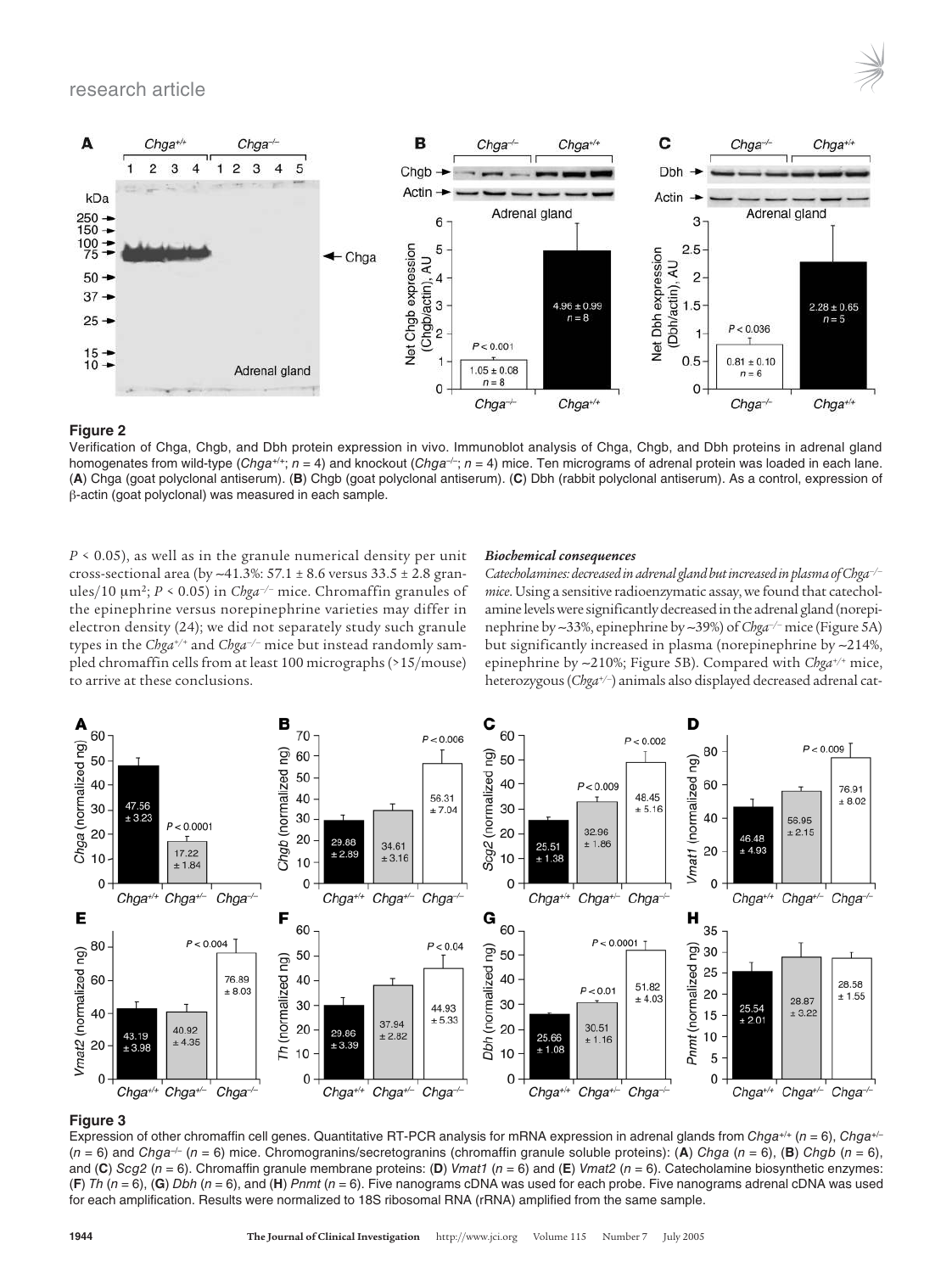

Microscopic chromaffin cell anatomy. Transmission electron micrograph of the mouse adrenal medulla showing chromaffin granules (arrows) in Chga<sup>+/+</sup> and Chga<sup>-/-</sup> mice. For each group (Chga<sup>+/+</sup> and  $Chga^{-/-}$ ), we evaluated randomly selected chromaffin cells from at least 100 micrographs (>15/mouse). M, mitochondria. Scale bar: 0.5 µm. In the  $Chga^{-/-}$  chromaffin cells, note the decreased size, number, and electron density of the granules.

echolamine levels with increased levels of plasma catecholamines, and the *Chga+/–* values were not significantly different from those in the *Chga–/–* animals (Figure 5, A and B), which suggests dominance of the *Chga–/–* catecholamine phenotypes.

*Neuropeptide Y: decreased in adrenal gland but increased in plasma of Chga*–/– *mice*. Since neuropeptide Y (Npy) is co-stored and co-released with catecholamines in response to sympathoadrenal stressors, we expected that Npy levels would parallel those of catecholamines in *Chga–/–* mice. Consistent with this notion, we found an approximately 46% decrease in adrenal Npy level but an approximately 162% increase in plasma Npy in *Chga–/–* mice (Figure 5, C and D).

*ATP: depleted in Chga*–/– *adrenal gland*. Because ATP is co-stored and co-released with catecholamines and Npy, we anticipated parallel changes in ATP levels in *Chga–/–* mice. Indeed, we noted an even more profound (∼87%) depletion of adrenal ATP level in *Chga–/–* mice (Figure 5E), and the catecholamine/ATP ratios were elevated by approximately 4.36- (epinephrine/ATP) to 4.91-fold (norepinephrine/ATP) (Figure 5F).

*Corticosterone level: augmented in Chga–/– adrenal gland*. Adrenal corticosterone level was approximately 406% higher in *Chga*–/– than in *Chga+/+* mice (*P* < 0.0001; Figure 5G). Plasma potassium concentration was unchanged  $(4.8 \pm 0.2 \text{ versus } 4.5 \pm 0.3 \text{ mEq/l}).$ 

*Renin concentration: unchanged in Chga–/– plasma*. Plasma renin concentration (PRC) did not differ significantly (*P* = 0.26) between wild-type  $(1,378 \pm 365 \text{ ng angiotensin I/ml/h}$  [ng Ang I/ml/h]; *n* = 5) and *Chga–/–* (994 ± 143 ng Ang I/ml/h; *n* = 9) animals. Nor was there a significant difference  $(P = 0.66)$  in plasma renin activity (PRA) between wild-type (8 ± 1.09 ng Ang I/ml/h; *n* = 5) and *Chga–/–* (7.24 ± 1.11 ng Ang I/ml/h; *n* = 9) mice.

## *Autonomic/cardiovascular physiology*

*BP: elevated systolic and diastolic BP in Chga–/– mice*. Both systolic BP (SBP) and diastolic BP (DBP) were elevated during the day in *Chga–/–* mice at 5–6 months of age compared with wild-type littermates, according to experiments using both the tail-cuff method in restrained mice (Figure 6A) and the telemetric/continuous (Figure 6, B and C) method

in unrestrained mice. From 1300 to 1500 hours, tail-cuff SBP increased by approximately 28.5 mmHg, while telemetric SBP/DBP increased by approximately 43.7/26.05 mmHg (Figure 6, B and C). *Chga+/–* mice displayed SBP values closer to the *Chga–/–* values, which indicated near-dominance of the *Chga–/–* SBP phenotype (Figure 6A).

*Continuous BP measurements: loss of diurnal variation (non-dipping) in Chga–/– mice*. Telemetric measurement of ambulatory BP in *Chga–/–* mice 5–6 months of age for 1 week revealed non-dipping of BP, with both SBP (at  $133.7 \pm 1.3$  mmHg) and DBP (at  $91.7 \pm 1.2$  mmHg) remaining elevated during the day (Figure 6, B and C). The wildtype littermates showed the usual rodent daytime (sleeping) dip in SBP (by 42 mmHg to 100.0 ± 1.3 mmHg) and DBP (by 23.4 mmHg to 76.6 ± 1.1 mmHg) (Figure 6, B and C). During sleep, SBP dipped by 42.0 mmHg and DBP by 23.4 mmHg (Figure 6, B and C).

*Catestatin replacement: rescue from elevated BP in Chga–/– mice*. Treatment with the catecholamine release–inhibitory CHGA fragment catestatin (20 nmol/25 g body weight i.p.; designed to achieve an extracellular target concentration of ∼4 µM) resulted in a substantial reduction in the elevated SBP of *Chga–/–* mice (Figure 6D) toward the wild-type level. Two-way, repeated-measures ANOVA revealed significant SBP effects of catestatin with regard to time (F = 359.9; *P* < 0.001), strain (*Chga–/–* versus *Chga+/+*; F = 14.8, *P* = 0.009), and strain/time interaction ( $F = 79.6$ ;  $P \le 0.001$ ).

*Echocardiography: increased LV dimensions in Chga–/– mice*. High BP may result in changes in LV morphology to adapt to the changed environment (afterload), with increments in wall thickness and internal dimensions. Transthoracic echocardiography (Figure 6E) in *Chga–/–* mice approximately 5 months of age detected significant increases (compared with *Chga+/+* littermates) in LV wall thickness (both septal and free wall) and a pronounced increment in estimated LV mass (by ∼72%; *P* < 0.0029). We also found increases (up to 0.76 mm) in LV internal diameter (cavity size) at both end systole (by ∼47%; *P* < 0.001) and end diastole (see Methods) (by ∼18%; *P* < 0.017) (Figure 6E). Thus, the approximately 5-month-old *Chga–/–* animals seemed to exhibit LV hypertrophy in the face of substantially increased afterload, with subsequent progression to LV cavity dilation.

*Human ortholog CHGA rescues elevated BP observed in Chga–/– mice*. The founder no. 31 integrated the entire insert of the RP11- 862G15 clone (the entire human *CHGA* gene [12,150 bp] flanked by 44,068-bp upstream and 154,651-bp downstream sequences) into its genome (Figure 7A) and displayed stable inheritance of the transgene. The expression of the human *CHGA* transgene in founder no. 31 mirrored that of the endogenous murine *Chga* gene

# **Table 1**

Comparison of various structural parameters of chromaffin cells in Chga<sup>+/+</sup> and Chga<sup>-/-</sup> animals

| <b>Parameter</b>                                                                           | $Chqa^{+/+}$                           | $Chq\bar{a}^{-/-}$                                         |
|--------------------------------------------------------------------------------------------|----------------------------------------|------------------------------------------------------------|
| Cell volume $(V_c, \mu m^3/cell)$<br>CG volume density<br>$(V_v, %$ of the cell)           | $2,508.7 \pm 290.8$<br>$6.67 \pm 0.36$ | $2,407.5 \pm 246.6$<br>$3.66 \pm 0.36$ <sup>A</sup>        |
| CG total volume (um <sup>3</sup> /cell)<br>CG numerical density in<br>cross-sectional area | $150.0 \pm 8.0$<br>$57.1 \pm 8.6$      | $79.1 \pm 7.9$ <sup>A</sup><br>$33.5 \pm 2.8$ <sup>A</sup> |
| (granules/10 $\mu$ m <sup>2</sup> )<br>CG diameter (nm)                                    | $136.2 \pm 12.6$                       | $103.1 \pm 3.6^{\text{A}}$                                 |

Values are expressed as mean  $\pm$  SEM. A Significantly different ( $P < 0.05$ ; Student's t test) from wild-type mice. CG, chromaffin secretory granule.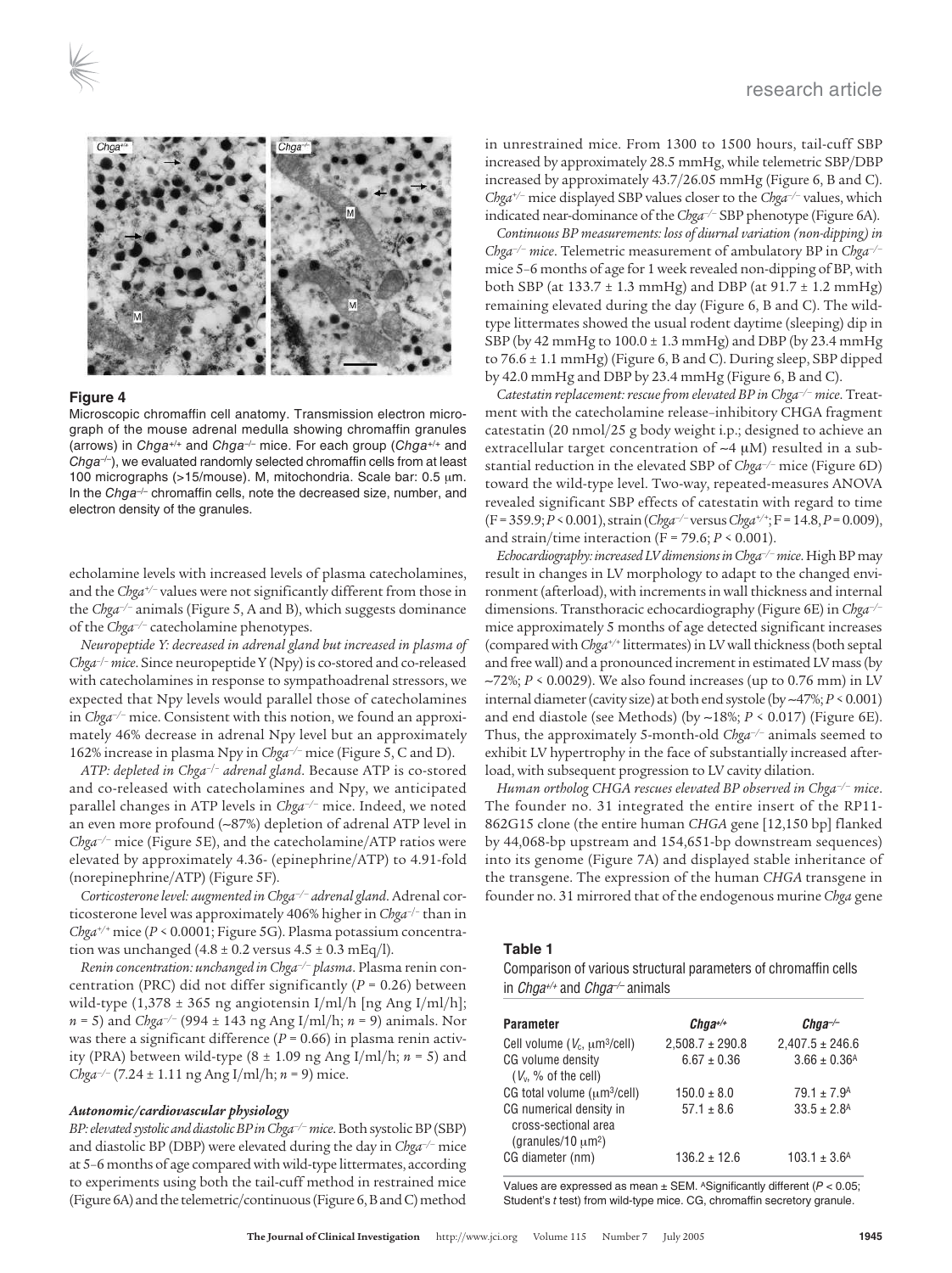# research article



## **Figure 5**

Biochemical consequences in Chga<sup>-/-</sup> mice. (A). Catecholamine (CA) contents in the adrenal gland of Chga<sup>+/+</sup> (n = 6), Chga<sup>+/-</sup> (n = 6), and Chga<sup>-/-</sup> (n = 6) mice as measured by a sensitive radioenzymatic assay. (B) Catecholamine concentrations in plasma of wild-type (n = 6), heterozygous ( $n = 6$ ), and Chga-null ( $n = 6$ ) mice as measured by sensitive radioenzymatic assay. (C) Adrenal NPY level in wild-type ( $n = 6$ ) and Chga-null  $(n = 6)$  mice, as measured by Npy enzyme immunoassay. (D) Plasma Npy concentration in wild-type  $(n = 5)$  and Chga-null  $(n = 5)$ mice, as measured by Npy enzyme immunoassay. (E) Adrenal ATP level in wild-type (n = 10) and Chga-null (n = 11) mice, as measured by ATP luminescence assay. (F) Adrenal catecholamine/ATP molar ratios.  $n = 6$  adrenal glands/condition. (G) Adrenal corticosterone level in wild-type  $(n = 12)$  and Chga-null  $(n = 12)$  mice, as measured by corticosterone enzyme immunoassay.

as indicated by real-time RT-PCR (Figure 7B). As expected, nonneuroendocrine tissues showed no expression of either the *CHGA* or the *Chga* gene. Both genes were expressed in the same neuroendocrine tissues. Finally, the presence of the *CHGA* gene rescued the elevated SBP observed in *Chga*-null mice (Figure 7C). This suggests that the human *CHGA* gene has an equivalent function to mouse *Chga* gene in regulating SBP. It is hoped that this mouse model (*CHGA+/+Chga–/–*) will aid in functional genomic studies in delineating the role of human *CHGA*.

## **Discussion**

*Chromaffin granule morphology*. Chromogranins/secretogranins have long been proposed to control the physical process of secretory granule formation because of their pH-, calcium-, and catecholamine-dependent aggregation properties (1, 2, 5). However, direct evidence of the functional role(s) of CHGA in vivo has been lacking until now. In *Chga–/–* mice, we found approximately 41–47% decrements in both size and number of chromaffin granules (Figure 4 and Table 1). Such changes in *Chga–/–* mice may reflect loss of the major constituent of the chromaffin granule soluble core, Chga, with consequent impairment of formation of the granule core storage complex (5).

Recently, Kim et al. (21) proposed that Chga could act as an "on/ off switch" in neuroendocrine cells to trigger secretory granule biogenesis. In a study involving cultured cells, they found that down-

regulation of Chga expression in rat PC12 pheochromocytoma cells (by antisense RNA) resulted in loss of dense-core secretory granules, impairment of stimulus-regulated secretion of a transfected prohormone, and reduction in levels of such secretory granule markers as Chgb, carboxypeptidase E, and synaptotagmin (21). Kim et al. (21) also showed that transfection of bovine CHGA (though not Chgb) into a Chga-deficient rat PC12 clone could rescue the regulated secretory phenotype and ectopic Chga expression could result in the formation of dense-core secretory granules even in cells initially without a regulated secretory pathway. Huh et al. (25) also reported decreased numbers of secretory granules in PC12 cells treated with either *Chga* or *Chgb* small interfering RNAs (25). Thus, the observed decrements in chromaffin granule number and size in *Chga–/–* mice (Figure 4 and Table 1) seem to confirm the role of Chga in biogenesis of dense-core secretory granules in vivo, as previously proposed in vitro by both Kim et al. (21) and Huh et al. (25).

*Chromaffin cell gene expression*. Quantitative RT-PCR and immunoblot studies confirmed complete ablation of Chga expression in *Chga–/–* mice (Figures 2A and 3A). We also noted increases in mRNA expression of other chromaffin granule soluble proteins (Chgb and Scg2; Figure 3, B and C), chromaffin granule membrane proteins (Vmat1 and Vmat2; Figure 3, D and E), and 2 catecholamine biosynthetic enzymes (Th and Dbh; Figure 3, F and G).

How might such increases in transcript expression have occurred? The transcription of chromogranins/secretogranins, as well as cat-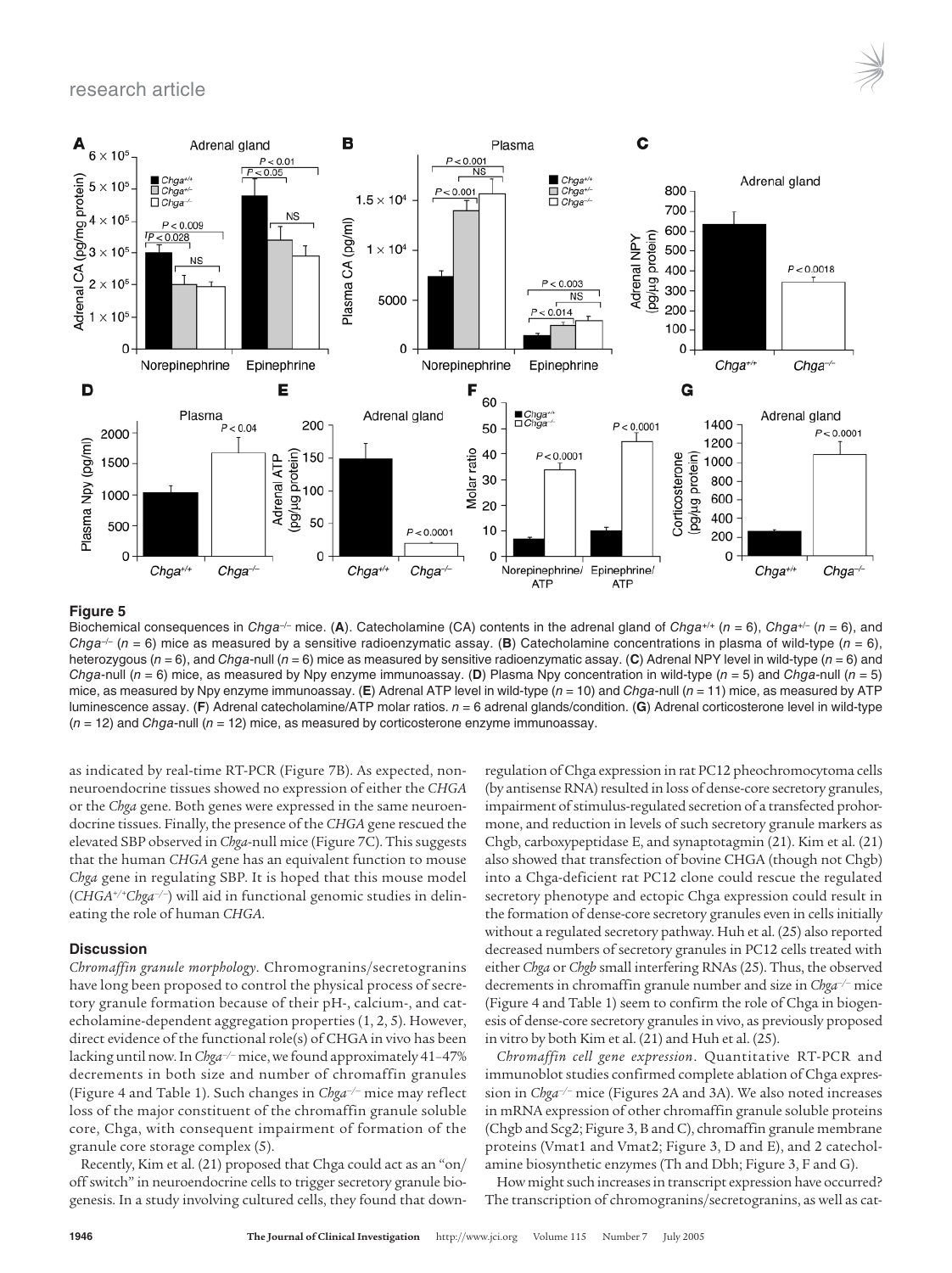

Autonomic/cardiovascular physiology. (A) SBP measured by the tail-cuff method in Chga+/+ (n = 8), Chga+/- (n = 14), and Chga<sup>-/-</sup> (n = 8) conscious male mice during restraint at 5–6 months of age. (**B**) Continuous telemetric data from unrestrained mice on SBP and DBP over a 24-hour period in Chga<sup>+/+</sup> ( $n = 5$ ) and Chga<sup>-/-</sup> ( $n = 7$ ) mice. (C) Telemetric data on DBP over a 24-hour period in Chga<sup>+/+</sup> ( $n = 5$ ) and Chga<sup>-/-</sup> (n = 7) mice. (**D**) Rescue from elevated SBP by the CHGA catecholamine release–inhibitory fragment catestatin: exaggerated SBP fall in Chga<sup>-/-</sup> mice. SBP was monitored by telemetry before and after administration of catestatin (20 nmol/25 g body weight, i.p.) at time 0 in Chga<sup>-/-</sup>  $(n = 4)$  and Chga<sup>+/+</sup>  $(n = 4)$  mice. Results were analyzed by 2-way, repeated-measures ANOVA, evaluating the effects of time (F = 359.9;  $P < 0.001$ ), mouse strain (Chga<sup>+/+</sup> vs. Chga<sup>-/-</sup>; F = 14.8; P = 0.009), or strain/peptide interaction (F = 79.4; P < 0.001). (E) Transthoracic echocardiography in Chga+/+ (n = 8) and Chga-/- (n = 8) mice. LVIDd, LV dimension at end diastole; LVIDs, LV dimension at end systole; IVSd, interventricular septal thickness at end diastole; IVSs, interventricular septal thickness at end systole; LVPWd, LV posterior wall thickness at end diastole; LVPWs, LV posterior wall thickness at end systole.

echolamine biosynthetic enzymes, is augmented by preganglionic neuronal stimuli, such as acetylcholine (acting at nicotinic cholinergic receptors) (26–29) or pituitary adenylyl cyclase–activating polypeptide (28–30), in a process sometimes referred to as "stimulus-transcription coupling" or "stimulus-secretion-synthesis coupling" (26, 27, 31), an event that is known to occur in sympathetic nerves as well as chromaffin cells (32). The *Chga–/–* mice displayed several signs of elevated sympathoneuronal activity, including augmented levels of plasma catecholamines (Figure 5B) and Npy (Figure 5D), increased BP (Figure 6A), and sensitivity of elevated BP to ganglionic blockade by catestatin (Figure 6D). Thus, transsynaptic induction (32) of these chromaffin cell transcripts (*Chgb*, *Scg2*, *Th*, *Dbh*, *Vmat1*, and *Vmat2*) is likely in the *Chga–/–* setting.

Another plausible mechanism for adrenal transcript induction is the approximately 4-fold elevation of adrenal glucocorticoid (rodent corticosterone) concentration in *Chga–/–* mice (Figure 5F), as chromogranin/secretogranin biosynthesis is augmented by glu-

cocorticoids (33–35), which is especially well documented for *Chga*, whose glucocorticoid response element has been defined (35).

*Chromaffin cell biochemistry and physiology*. Since CHGA binds to catecholamines, Ca<sup>2+</sup>, and ATP (at concentrations of ~0.6 M, ~40 mM, and ∼150 mM, respectively) to form a storage complex (5, 36, 37) and thereby lowers the effective osmotic pressure of the chromaffin granule interior to approximately 300 mOsm (36), it was expected that loss of Chga in *Chga–/–* mice would impair transmitter storage. Indeed, we found decreased chromaffin cell stores of the secretory vesicle contents norepinephrine (by ∼33%) and epinephrine (by ∼39%) (Figure 5A), Npy (by ∼46%; Figure 5C), Chgb (by ∼79%; Figure 2B), Dbh (by ∼65%; Figure 2C), and especially ATP (by ∼87%; Figure 5E). Whether the transmitter storage deficit resulted directly from loss of Chga binding, indirectly from diminished granulogenesis (Figure 4 and Table 1), or both cannot be unambiguously inferred from our experiments. The catecholamine/ATP ratios were elevated by approximately 4.36-fold (epinephrine/ATP) to approximately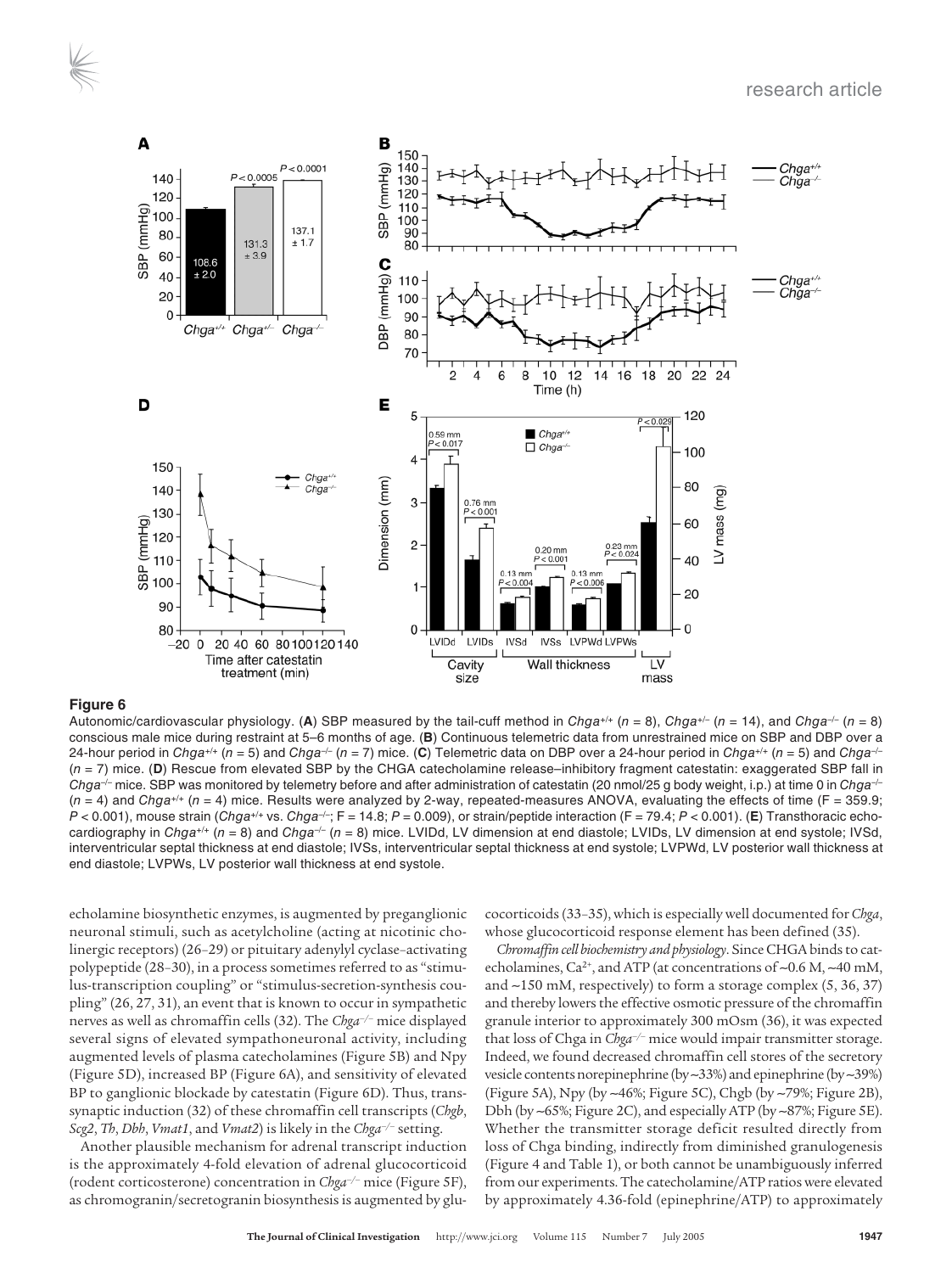

Characterization of the humanized CHGA mice. (**A**) Schematic representation of the BAC clone and founder line showing complete integration of the transgene. The BAC clone RP11- 862G15, a component of the human 14 contig NT\_026437 spanning the locus between 87,162,128 and 87,372,996, has the complete CHGA (12,150 bp) gene flanked by native human sequences, 44,068 bp upstream and 154,651 bp downstream. Founder line no. 31 has the complete 210-kb insert fragment of RP11-862G15 stably integrated in its genome. (**B**) RT-PCR analysis of the cDNA prepared from mouse derived from founder no. 31. The expression of both the mouse Chga and human CHGA genes was analyzed in various tissues. The tissues analyzed include adrenal gland, pancreas, pituitary, ovary, olfactory bulb, frontal cortex, striatum, hippocampus, thalamus, hypothalamus, brainstem, cerebellum, liver, and spleen. The experiment was repeated twice, and consistent results were obtained. (**C**) Rescue of SBP in mice humanized at the CHGA locus. SBP measured by the tail-cuff method in wild-type (Chga+/+, n = 8), null (Chga-/-, n = 8), and humanized (CHGA+/+Chga-/-, n = 6) conscious mice during restraint at 5–6 months of age.

4.91-fold (norepinephrine/ATP) (Figure 5F), which indicates disruption of the chromaffin granule core storage complex (36–38) and suggests that even though both Chga and ATP are anionic (5), Chga is crucial to retention of ATP in the storage granule complex (38).

In addition to diminished transmitter storage, we also found increased chromaffin cell transmitter release, as indicated by increased plasma concentrations of norepinephrine (by ∼214%) and epinephrine (by ∼210%) (Figure 5B) and Npy (by ∼162%; Figure 5D). In the absence of the catecholamine release–inhibitory catestatin fragment of Chga (10–13, 15, 16), one would predict increased chromaffin cell transmitter release, as confirmed by our observations in plasma (Figure 5, B and D).

For both Chgb and Dbh, immunoblotting revealed decreased adrenal contents of these proteins (Figure 2, B and C), while RT-PCR showed increased *Chgb* and *Dbh* transcripts (Figure 3, B and G). These findings, too, are compatible with accelerated release accompanied by a compensatory increase in transcription.

*BP: hypertension, loss of diurnal variation, and catestatin rescue*. Reports over the past 2 decades suggest a CHGA action in the pathogenesis of hypertension. CHGA is overexpressed in the adrenal gland in rodent genetic hypertension (39, 40). In human essential hypertension, both plasma CHGA concentration and its stimulus-releasable sympathoadrenal vesicular stores are elevated (22). Expression of CHGA is substantially heritable in humans (22). Conversely, the plasma concentration of the catecholamine release–inhibitory CHGA fragment catestatin is diminished both in established hypertensive individuals and in their stillnormotensive offspring at genetic risk of developing the disease, and catestatin deficiency predicts magnified pressor responses to environmental stressors (23).

Based on these findings on catestatin in humans (23), it was expected that *Chga–/–* mice would display high BP. Consistent with this prediction, we found substantially higher BP in *Chga–/–* mice (SBP by up to ∼43.7 mmHg and DBP by up to ∼26.1 mmHg during 1300 to 1500 hours). What caused the development of hypertension in the absence of Chga? Plasma measurements of the renin/angiotensin system revealed no systematic change in *Chga–/–* mice (see Results). A more likely etiologic culprit in BP elevation is loss of the physiological "braking" on transmitter release exerted by catestatin (10, 13, 15). Elevated plasma catecholamines may act in concert with coreleased Npy (41) to elevate BP in *Chga–/–* mice. This interpretation is reinforced by our finding that replacement of catestatin rescues the BP elevation in *Chga–/–* mice (Figure 6D); since catestatin functions as a nicotinic cholinergic antagonist (autonomic ganglionic blocker) in vivo (13), the catestatin rescue of elevated BP (Figure 6D) further documents the participation of adrenergic mechanisms in the development of *Chga–/–* hypertension. While we did not measure plasma catecholamines after catestatin replacement in these mice, our previous work in transgenic mice documents

that exogenous catestatin blocks secretagogue-induced increments of plasma catecholamines (13).

However, Chga has multiple actions, both extracellular (affecting catestatin; Figure 6D) and intracellular (affecting biogenesis of chromaffin granules; Figure 4 and Table 1), and derangement of either function could contribute to hypertension.

In cultured chromaffin cells (21), loss of Chga impairs regulated release of secretory proteins, effectively converting the regulated secretory pathway into a constitutive one. Should this phenomenon occur in vivo, one would predict increased constitutive (basal, unregulated) release of such secretory proteins as Npy. Indeed, plasma Npy was elevated (by ∼162%) in *Chga–/–* mice (Figure 5D), although the plasma Npy elevation was not out of proportion to that seen for plasma catecholamines (at 210–214%; Figure 5B).

Finally, elevated adrenal corticosterone concentration was observed in *Chga–/–* mice (Figure 5G). Although exogenous glucocorticoids are known to elevate BP (42) and glucocorticoid abnormalities are implicated in the pathogenesis of human hypertension (43), the mechanism underlying glucocorticoid excess in *Chga–/–* mice is uncertain at this time. However, several observations suggest that alterations in chromaffin cell transmitters can have profound consequences for adjacent adrenocortical cells (44–46).

Hypertension may cause LV morphology (such as wall thickness and internal dimensions) to change in adaptation to the hypertensive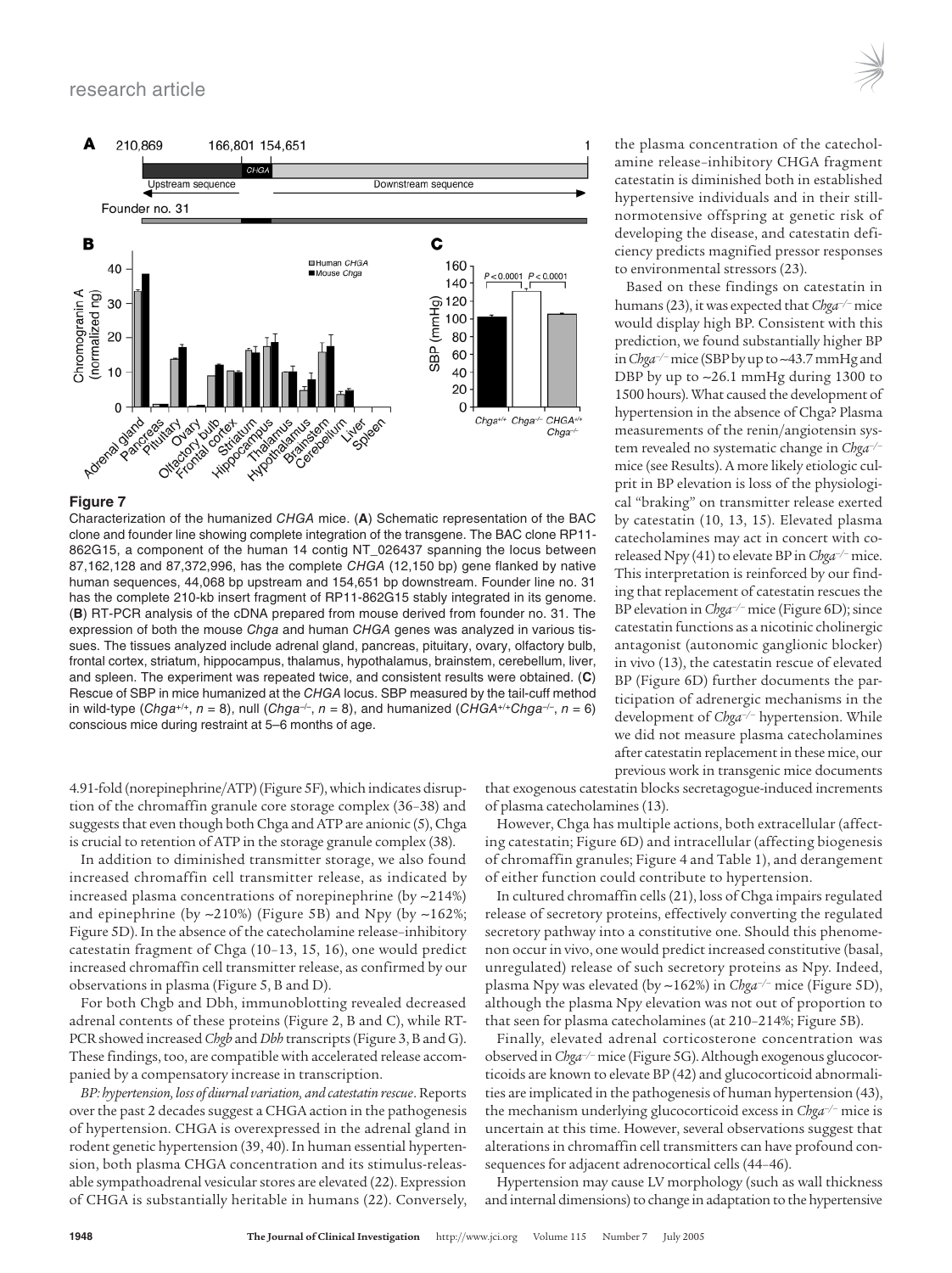environment (47, 48). Transthoracic echocardiography (Figure 6E) detected significant increases in *Chga–/–* mice (compared with *Chga+/+* littermates) at approximately 5 months of age in LV wall thickness (both septal and free wall), as well as a pronounced increment in estimated LV mass (by ∼72%; *P* < 0.0029). We also found increases (up to 0.76 mm) in LV internal diameter (cavity size), at both end systole (by ∼47%; *P* < 0.001) and end diastole (by ∼18%, *P* < 0.017) (Figure 6E). Thus, the approximately 5-month-old *Chga–/–* animals seemed to exhibit LV hypertrophy in the face of substantially increased afterload, with subsequent progression to LV cavity dilation.

Continuous telemetric measurement of intraarterial BP in *Chga–/–* mice detected not only elevations of SBP (up to ∼43.7 mmHg) and DBP (up to ∼26.1 mmHg) but also loss of the usual diurnal pattern of BP variation, whereas the wild-type controls showed the typical rodent daytime (sleeping) dip in BP. Such loss of diurnal variation (non-dipping) in BP elevation occurs in about 25% of human hypertensives, especially in diabetics, African Americans, and patients with renal disease, where it is often defined as a nocturnal/sleeping fall of less than 10% (49). Heightened sympathetic nerve activity has been associated with non-dipping BP in humans (50). Thus, augmented release of catecholamines and Npy (especially during sleep) is likely to participate in the development of non-dipping of BP in the *Chga–/–* mice.

*Rescue from elevated BP observed in Chga-null mice by humanization of mice at the CHGA locus*. The humanized mouse model for the *CHGA* gene offers an opportunity to examine the role of the human *CHGA* gene in vivo in an intact animal model. Since mouse and human Chga proteins share approximately 52% identity, significant functional and regulatory differences may exist that can be examined by comparing the wild-type and humanized mouse. The expression of the human *CHGA* transgene mirrored that of the endogenous murine *Chga* gene (Figure 7B), which thereby establishes the likelihood that studying the consequences of the human transgene's expression would shed light on normal rodent physiology. Consistent with this customary expression pattern, the *CHGA* gene compensated for the loss of mouse *Chga*, at least by restoring the SBP to normalcy. We believe that this mouse model (*CHGA+/+Chga–/–*) will aid in functional genomic studies to delineate the role of *CHGA* and its variants (14). Rescue of ablated mouse gene functions by human bacterial artificial chromosome (BAC) transgenes has also been reported in the case of *BRCA1* (51, 52) and *BRCA2* (53) mice, as well as transgenic *MC1R*-BAC expression in *Mc1r*-null mice (54).

*Conclusions and perspectives*. Although Chga has long been recognized as the heart of the transmitter storage complex in secretory granules of neurons and endocrine cells, its function in vivo has heretofore remained the topic of speculation alone. The present studies, in which Chga is ablated in intact organisms, establish a fundamental role for this protein in hormone and neurotransmitter storage and release.

## **Methods**

# *Gene targeting*

Mice were studied according to a protocol approved by the Animal Subjects Committee of the University of California at San Diego, and research was conducted in accordance with institutional guidelines. We obtained the *CreloxP* gene-targeting vector pFlox from Jamey D. Marth at UCSD (55). We isolated 2 overlapping mouse *Chga* genomic clones from an isogenic (mouse strain 129/Sv) genomic DNA library (in phage lambda-FIX [Stratagene]; from the Burnham Institute, La Jolla, California, USA) to maximize the likelihood of successful homologous recombination (Figure 1). Three arms from the isogenic *Chga* genomic DNA were inserted into the pFlox vector (Figure 1).

ES cells (strain CJ7, derived from 129/Sv mice) were transfected with 40  $\mu$ g of the linearized targeting construct by electroporation (450 V, 250  $\mu$ F). After initial, single (positive) selection by the aminoglycoside G-418 (geneticin, 0.3 mg/ml), 192 positive (that is, G-418–resistant) foci were selected and cloned. Screening for positive clone was done by Southern blot analysis. While a 1.3-kbp *Bam*HI/*Xho*I probe detected an approximately 13-kbp *Bam*HI fragment from the genomic DNA of wild-type ES cells, approximately 13-kbp and approximately 7-kbp *Bam*HI fragments were detected in the genomic DNA of 2 positive clones out of the 192 foci used for screening. The positive clones were karyotyped, and 3 *loxP* sites were verified by PCR and cotransfected (by electroporation) with a *Cre* recombinase expression plasmid (55). Negative selection with gancyclovir (2 µM) provided selective pressure in obtaining foci with excision of the entire selection cassette (*PGK-Neo* plus *HSV-TK*) that was flanked by 2 *loxP* sites. Resulting foci were screened by 2 different sets of PCR primers, 1 set flanking each of the required 2 *loxP* sites in the type II (conditional) deletion (55). The type I (final) deletion excises all of exon 1 and approximately 1.5 kbp of proximal promoter, thereby completely inactivating the *Chga* allele.

Successfully targeted and deleted ES cell clones were identified by PCR. The desired ES cells were microinjected (∼10 cells/blastocyst) into host blastocysts obtained from the mouse strain C57BL/6J (black, non-agouti). After implantation (into pseudopregnant Swiss albino CD1 females), gestation, and weaning, chimeric mice were identified by coat pigmentation chimerism.

The test for germ-line transmission of the targeted transgene was production of offspring of the appropriate coat color on backcross to the wild-type strain (C57BL/6J). Germ-line male and female heterozygotes (*Chga+/–*; background strain  $129/SvJ$ ) were mated to yield an  $F<sub>1</sub>$  generation, approximately one-fourth of which was homozygous for type I or type II deletions. As indicated by PCR on tail DNA, F1 pups' diploid *Chga* genotypes were characterized as: wild-type (*Chga+/+*), heterozygous (*Chga+/–*), or homozygous null (*Chga–/–*).

Animals used for these studies were littermates generated by  $F_1$  cross of heterozygote (*Chga+/–*) mice, which yielded litters with *Chga+/+* , *Chga+/–*, and *Chga–/–* mice. *Chga–/–* mice were later inbred for 7 generations to establish a homogeneous *Chga–/–* mouse line.

# *Generation of humanized CHGA mice*

The 210,869-bp insert of the BAC clone RP11-862G15, a component of the human 14 contig NT\_026437 spanning the locus between 87,162,128 and 87,372,996 bp, was obtained from BACPAC Resources (Children's Hospital Oakland Research Institute). This clone has the complete *CHGA* gene (12,150 bp) flanked by native human sequences, 44,068 bp upstream and 154,651 bp downstream (Figure 7A). The *CHGA* coding region and promoter were sequenced and confirmed to represent the wild-type allele. Amplification of the *CHGA* gene and the flanking sequences and sequencing of the PCR products were carried out using oligonucleotide primers. No rearrangements were detected during cloning and amplification. The primers were specific for the human gene, since they failed to amplify mouse genomic DNA, and were therefore effective for screening of transgenic mice.

The supercoiled BAC DNA, free of *E. coli* genomic DNA, was prepared first using a QIAGEN Large-Construct Kit according to the manufacturer's instructions. The DNA pellet obtained at the end of the preparation was resuspended in 10 mM tris-HCl, 1 mM EDTA, pH 8.0 and subjected to overnight cesium chloride density gradient centrifugation using a vTi80 rotor at 305,214 *g* at 18°C. The bottom band representing super-coiled DNA was isolated and subjected to extraction with NaCl-saturated butanol to remove ethidium bromide, ethanol precipitated, and washed with 70% ethanol. The dried pellet was gently resuspended in injection buffer (10 mM Tris-HCl, pH 7.5, 0.1 mM EDTA, pH 8.0, and 100 mM NaCl) and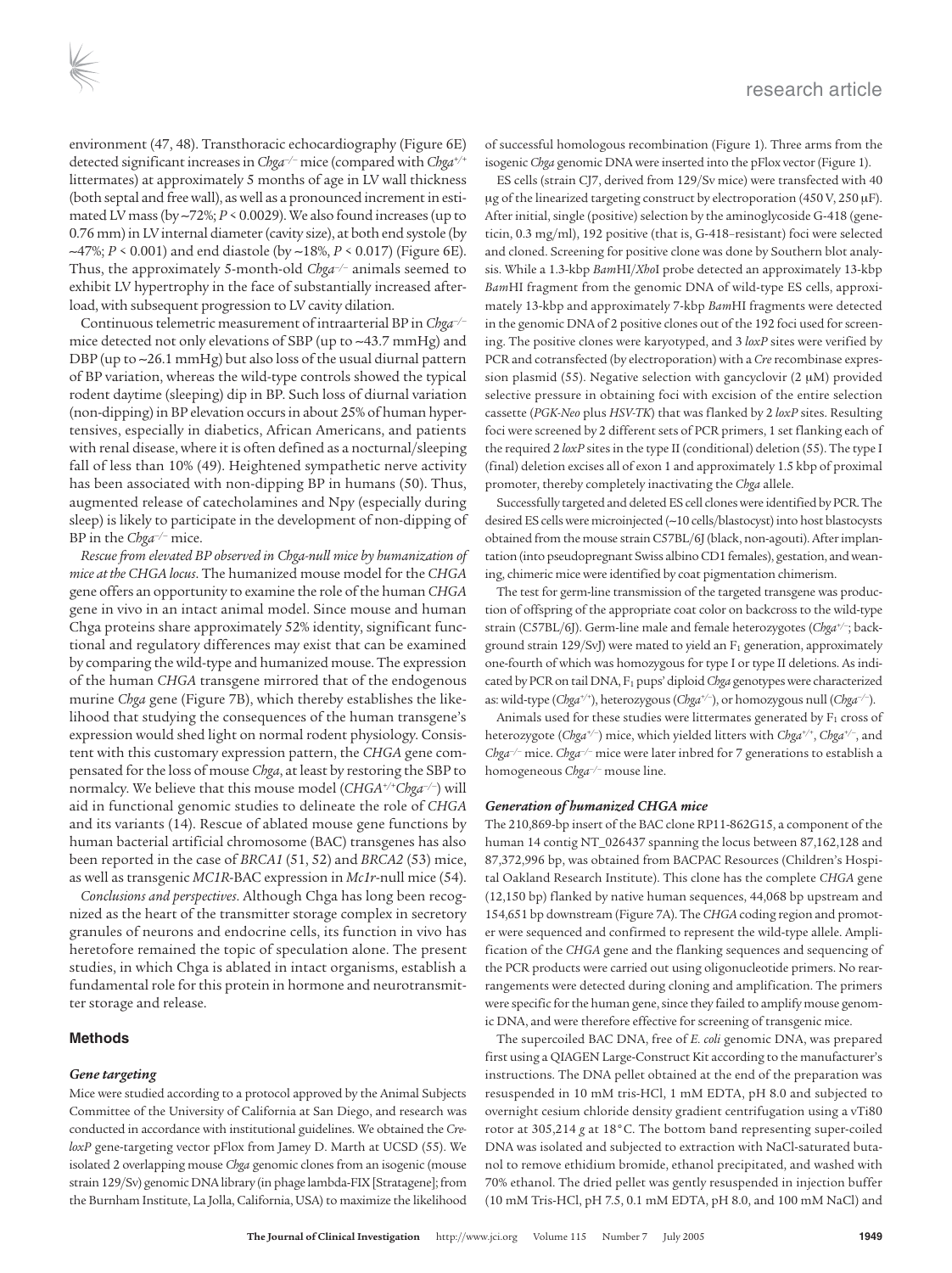used for generation of BAC transgenic mice by microinjection of the construct into single-cell, fertilized  $F_1$  zygotes of BALB/c  $\times$  C57BL/6J (CB6) hybrid mice. Of the 58 pups generated, only 6 had integrated BAC DNA as indicated by tissue tail genomic DNA PCR analysis. Of these six, 3 had the entire BAC *CHGA* gene integrated into their genomes. The founder mouse no. 31 had the entire *CHGA* gene and the entire upstream and downstream sequences present in the BAC insert and displayed germ-line transmission. Southern blot analysis confirmed integration of 1 copy of the transgene.

Littermates of the *CHGA+/–* line derived from founder no. 31 (CB6 background) were mated for 4 generations to achieve the homozygous *CHGA+/+Chga+/+* state on a CB6 background. *CHGA+/+Chga+/+* mice (CB6 background) were mated with *Chga–/–* mice (C57BL/6J × 129/SvJ background) to generate *CHGA+/–Chga+/–* mice. Littermate breeding produced the *CHGA+/+Chga–/–* mice humanized for the *CHGA* locus on a mixed C57BL/6J × 129/SvJ × BALB/c background.

# *Verification of gene targeting in vivo*

*mRNA expression: real-time RT-PCR*. Real-time RT-PCR assays of the following transcripts expressed in adrenal glands of *Chga+/+* and *Chga–/–* mice were carried out using coding region–specific primers as described previously (56): *Chga* (as a negative control), *Chgb*, *Scg2*, *Dbh*, *Pnmt*, *Th*, *Vmat1*, and *Vmat2*. Five nanograms of adrenal cDNA was amplified in each case. Results were expressed as the ratio to values determined for 18S ribosomal RNA (rRNA), which was used as an RNA quantity/quality control in parallel amplifications.

The expression profile of both *CHGA* and *Chga* genes was analyzed in various tissues (founder no. 31) by real-time RT-PCR using coding region– specific primers as described above for the *Chga* gene. The following primer pairs were used to specifically detect only the human *CHGA*: forward primer, 5′-CTGAAAGAGGCGGTGGAAGA and reverse primer, 5′-GAGA-AAAGTGGTGAAGCCACAGA. Results were expressed as the hratio to values determined from 18S rRNA.

*Protein expression: immunoblot assay*. We studied the expression of Chga, Chgb, and Dbh at the protein level in 10 µg protein from adrenal gland homogenates of *Chga+/+* and *Chga–/–* mice using the following antibodies from Santa Cruz Biotechnology Inc.: Chga (goat polyclonal epitope mapping the C-terminal 20 amino acid region of human Chga), Chgb (goat polyclonal corresponding to the C-terminal 19 amino acid region of human Chgb), Dbh (rabbit polyclonal epitope mapping the C-terminal 391–630 amino acid region of human Dbh), and chemiluminescent detection. As a control, expression of β-actin (goat polyclonal corresponding to C-terminal 11 amino acid of human actin) was measured in each sample.

## *Morphology*

*Tissue preparation*. Adrenal glands from 6 *Chga+/+* and 8 *Chga–/–* animals were removed and fixed with 5% glutaraldehyde in 0.05 M sodium cacodylate buffer, postfixed in 1% osmium tetroxide, and embedded in epon 812 as described previously (57). Thin sections from selected tissue blocks were cut with an LKB ultramicrotome, stained with uranyl acetate and lead citrate, and examined with a Hitachi H-600 electron microscope (57).

*Morphometry*. A conventional stereological technique was used to determine chromaffin cell volume in glutaraldehyde-fixed, epoxy-embedded, toluidine blue–stained adrenal sections (57). Cell volume was determined at ×1000 magnification using an American Optical microscope. The volume of an individual nucleus (*V*n) was calculated from the mean diameter (D) of the nucleus by direct measurements of its largest cross-sectional profiles in serial sections using the equation *Vn*<sup>=</sup>1/6πD<sup>3</sup> . The volume of an average chromaffin cell  $(V_c)$  was calculated from its nuclear volume  $(V_n)$ and the volume density of the nucleus (V<sub>vn</sub>) within the cell using the equation  $V_c = V_n / V_{vn}$ . The  $V_{vn}$  was obtained using the point-counting method (58, 59), by dividing the number of points falling on the nuclei by the total number of points lying over the chromaffin cells (nucleus and cytoplasm). Point counting was carried out using a square lattice grid containing 121 test points fitted to an eyepiece. The cytoplasmic volume  $(V_{cv})$  was then calculated by subtracting  $V_n$  from  $V_c$ .

The point-counting method (58, 59) was also used to estimate the volume density and the absolute volume of the chromaffin granules by superimposing a transparent overlay bearing a double-lattice grid on electron micrographs of chromaffin cells. The chromaffin granules'  $V_{\rm v}$  (which is the volume of a given cellular component per unit volume of the cytoplasm) was obtained by dividing the sum of points falling on the secretory granules by the total number of points counted over the chromaffin cell cytoplasm. Values were expressed as percentages of the chromaffin cell cytoplasmic volume occupied by chromaffin granules ( $V<sub>v</sub>$ %), obtained by multiplying the volume densities by 100. The total volume of the secretory granules was then calculated by multiplying its volume density by the chromaffin cell cytoplasmic volume.

Numerical density of the secretory granules was determined according to an unbiased 2-dimensional rule (59) by counting the number of granules within a reference area encompassing 10 µm<sup>2</sup> of the chromaffin cell cytoplasm, after superimposing a transparent overlay bearing a lattice grid onto electron micrographs of the cells. Only granule profiles intersected by inclusion edges (upper and right borders) and within the frame were counted.

For each group (*Chga+/+* and *Chga–/–*), we evaluated randomly selected chromaffin cells from at least 100 micrographs (>15/mouse).

## *Biochemical consequences*

*Catecholamines in plasma and adrenal gland*. Blood was collected through a transthoracic ventricular puncture while the animals were unconscious after receiving a rodent anesthesia mixture (15 mg/kg of ketamine, 1.6 mg/ml of xylazine, and 0.3 mg/ml of acepromazine; 0.1–0.15 ml per 25–30 g mouse; i.p.), and placed in ice-chilled tubes containing EDTA. Plasma was separated and stored at –70°C until use. Adrenal glands were dissected and suspended in 0.5 ml of ice-cold 10 mM HEPES, pH 6. Clear supernatants of the adrenal homogenates were stored at –70°C until assay. Plasma and adrenal catecholamines were assayed by a sensitive radioenzymatic method based on catechol-*O*-methyltransferase, as described previously (60).

*Npy in plasma and adrenal gland*. Npy in the plasma samples was quantified using 50 µl in duplicate by an enzyme immunoassay kit (Bachem AG) as per the manufacturer's protocol, running a spectrum of standards along with the samples. The results were expressed as picograms of Npy/milliliter of plasma. For estimation of Npy in adrenal glands, 2 glands were harvested and homogenized in 500 µl of Npy assay buffer. The purified, lyophilized homogenate samples were dissolved in 300 µl Npy assay buffer and diluted 50-fold in the same assay buffer, and 50 µl of the diluted samples in duplicate were used for estimation of Npy by an enzyme immunoassay kit as per the manufacturer's protocol. Protein in each sample (before 50 fold dilution) was measured using a Bio-Rad Laboratories protein assay reagent, and the results were expressed as picograms of Npy/micrograms of total protein in the adrenal glands.

*ATP in adrenal gland*. Freshly dissected adrenal glands were homogenized in 300 µl of 10 mM ice-cold HCl (to stabilize ATP) and centrifuged at 20,000 *g* for 25 minutes at 4°C, and the clear supernatant was collected and stored at –70°C until further use. Twenty-five microliters of the adrenal lysates were placed in clear polystyrene tubes in an ultrasensitive, low-background luminometer (AutoLumat LB 953; Berthold Technologies GmbH) with a Peltier-cooled (8°C) photomultiplier tube. One hundred microliters of ATP assay buffer containing 100 mM Tris acetate, pH 7.8, 10 mM magnesium acetate, 1 mM EDTA, 0.1 mM luciferin, 1 mg/ml BSA, and 15 ng/ml QuantiLum recombinant luciferase (Promega) were injected into each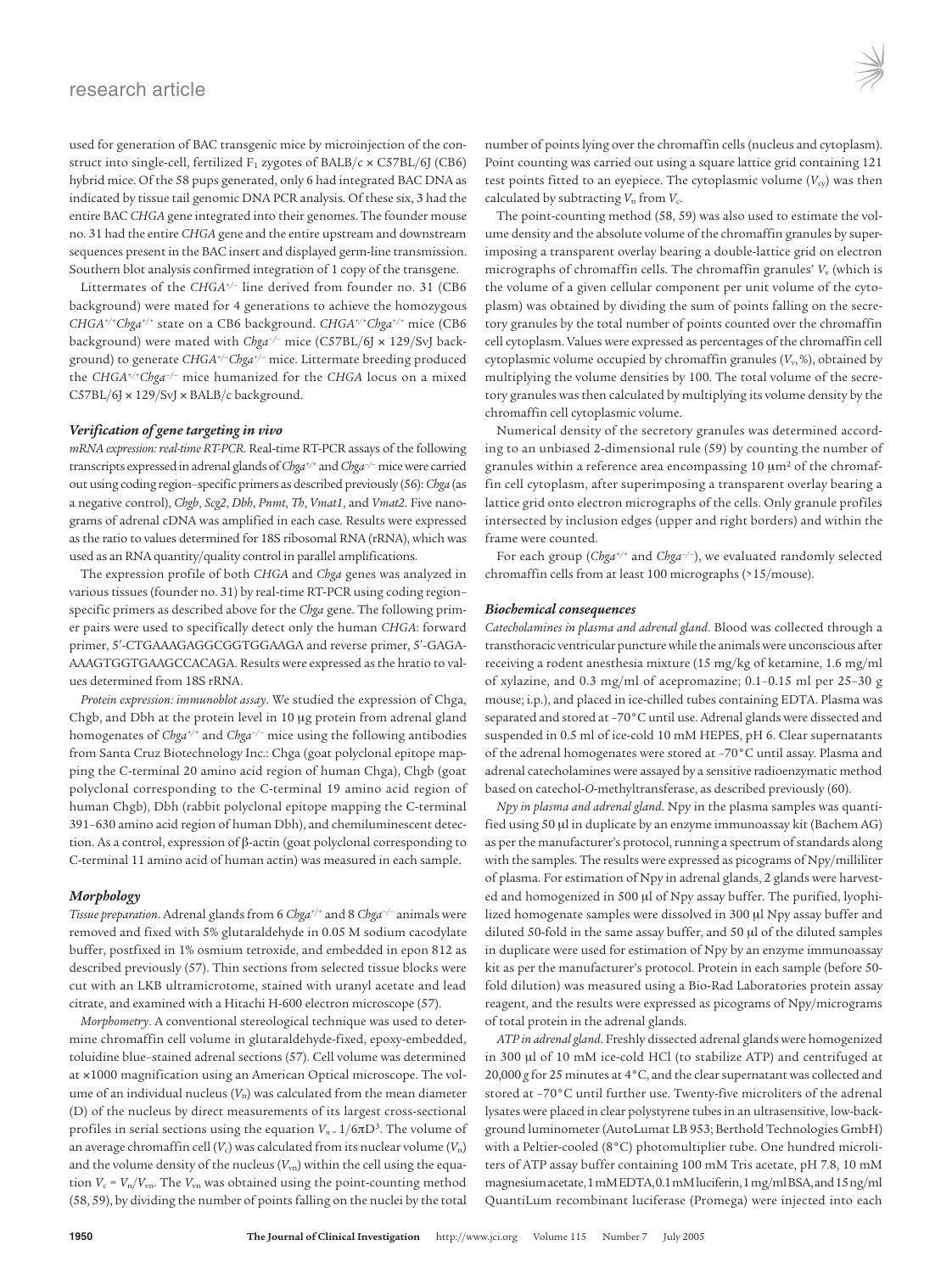tube, and flash luminescence was recorded as RLU for 10 seconds. Ten millimolar HCl alone (without adrenal homogenate) was used as an assay blank. With a standard curve, RLU values were converted to ATP concentrations (ng/µl), normalized to protein concentrations, and expressed as nanograms/micrograms of total protein.

*Corticosterone concentrations in adrenal gland*. We determined corticosterone (the rodent glucocorticoid) concentrations in adrenal homogenates using a Correlate-EIA Corticosterone Enzyme Immunoassay Kit (Assay Designs) in accordance with the manufacturer's protocol. Corticosterone concentrations were normalized to protein concentrations in the samples and expressed as picograms/micrograms of total protein.

*PRC and PRA*. Blood was collected on ice into EDTA (1 mg/ml blood). The plasma was separated and frozen at 20°C until assayed. Plasma Ang I was measured using the GammaCoat Plasma Renin Activity <sup>125</sup>I-RIA Kit (catalog CA1533; DiaSorin). PRC (in the presence of exogenous rennin substrate) was determined by diluting plasma (1:5) with ×1 maleate buffer. One microliter of diluted plasma was incubated with 14 µl of dialyzed rat renin substrate plus 7 µl maleate buffer. This mixture was further diluted with 2.2 µl of maleate generation buffer and 0.22 µl of PMSF solution according to the manufacturer's recommendations. After removal and freezing of 10 µl for background determination at 4°C, the remaining volume was incubated for 1 hour at 37°C. PRA (in the absence of exogenous renin substrate) was determined using 12 µl of plasma plus 1.2 µl of maleate generation buffer and 0.12 µl of the PMSF solution. Five microliters was removed and frozen as the 4°C background sample. The rest was incubated for one hour at 37°C. At the end of the incubation time, the sample was treated as described above. The assay was performed on 5 µl of the incubated sample. Again, the 4°C sample values were subtracted, and values were adjusted for dilutions.

## *Autonomic/cardiovascular physiology*

*Noninvasive tail-cuff measurement of BP*. BP of wild-type (*Chga+/+*), heterozygous (*Chga+/–*), null (*Chga–/–*), and humanized (*CHGA+/+Chga–/–*) mice were measured using the BP-2000 Blood Pressure Analysis System (Visitech Systems Inc.), which employs noninvasive tail-cuffs. Mice were placed into individual rodent restraint holders on a preheated specimen platform at 38°C as measured by a LCD strip thermometer. BP values were recorded 10 times in rapid succession and the results were averaged. This process was repeated 3–4 times daily between 1300 and 1500 hours, for 3–5 consecutive days. During measurements, data were continuously stored in a notebook computer running the BP Analysis software package (Visitech Systems Inc.) via a PCMCIA data acquisition card. Averaged readings of SBP having standard deviation of less than 10 mmHg were accepted for further analysis.

*Telemetric continuous intraarterial measurement of BP*. For telemetric measurement of BP using the Data Sciences International (DSI; Transoma Medical) PhysioTel telemetry system, adult mice were anesthetized with isoflurane (5% for induction and 2% for maintenance) and implanted in the left carotid artery with a catheter coupled to a TA11PA-C20 (DSI) transmitter. Telemetry signals were received by an antenna below the cage that relayed the data to a signal processor (DataQuest A.R.T. Gold Version 2.3; DSI) connected to a Compaq desktop personal computer (Hewlett-Packard). We waited 10 days for normalization of the diurnal pattern of BP after the implantation surgery before recording BP in these conscious mice fitted with DSI transmitters.

- 1. Winkler, H., and Fischer-Colbrie, R. 1992. The chromogranins A and B: the first 25 years and future perspectives. *Neuroscience.* **49**:497–528.
- 2. Taupenot, L., Harper, K.L., and O'Connor, D.T. 2003. Mechanisms of disease: the chromogranin-secretogranin family. *N. Engl. J. Med.* **348**:1134–1149.
- 3. Takiyyuddin, M.A., et al. 1990. Is physiologic sympathoadrenal catecholamine release exocytotic in humans? *Circulation.* **81**:185–195.

*Catestatin replacement*. We treated *Chga–/–* mice with catestatin (human CHGA352–372; 20 nmol/25 g i.p.; designed to achieve an extracellular target concentration of ∼4 µM) and measured BP 10, 30, 60 and 120 minutes after the injection.

*Transthoracic echocardiography*. Mice were anesthetized with isoflurane (5% for induction and 2% for maintenance). The anterior chest was shaved, and small-needle echo leads were entered through the skin on the right and left upper extremities and the left leg. The echo (Sonos 4500 Ultrasound Imaging System, model M2424A; Hewlett-Packard) employs dynamically focused symmetrical annular array technology. The 2D images were obtained in whiteon-black format with M-mode and spectral Doppler in black-on-white format. M-mode tracings were digitized with a scanner (ScanJet Iicx; Hewlett-Packard) with an application program (Desk Scan II; Hewlett-Packard) and visualized in 8 × 10–inch format to facilitate accurate measurements. The images were measured by 2 individuals using NIH Image J (version 1.31v; http://rsb.info. nih.gov/ij/) on a 15-inch computer screen by the American Society of Echocardiography Leading-Edge technique (61). End diastole and end systole interventricular septal thickness, left ventricular internal dimension, and left ventricular posterior free wall thickness were determined, with end diastole being defined as the maximal LV diastolic dimension and end systole as the most anterior systolic excursion of the LV posterior wall. LV mass (LVM in diastole, in mg) was computed by the M-mode (cubed) method (62) as LVM =  $1.05 \times$ [(IVS + LVID + LVPW)<sup>3</sup> – (LVID)<sup>3</sup> ].

*Statistical analysis*. Results are expressed as mean ± SEM. When only 2 conditions were compared, the data were evaluated by unpaired Student's *t* tests. When multiple conditions were compared, a 1- or 2-way ANOVA test was used, followed by Dunnett's multiple comparison post-hoc tests, if appropriate. Descriptive and inferential statistics were performed with the InStat software program (GraphPad Software). *P* values less than 0.05 were considered statistically significant.

# **Acknowledgments**

This work was supported by grants from the Department of Veterans Affairs (to S.K. Mahata and D.T. O'Connor) and the NIH (R29 DA11311 to S.K. Mahata; DK 60702, P01 HL58120, and U01 HL69758 to S.K. Mahata and D.T. O'Connor; and HD 39293 to A.P. Sinha Hikim). We are thankful to Jurgen Schnermann for conducting the renin assay. Anthony Wynshaw-Boris provided helpful discussion on BAC haplotype strategies.

Received for publication December 30, 2004, and accepted in revised form April 19, 2005.

Address correspondence to: Sushil K. Mahata, Department of Medicine (0838), University of California San Diego School of Medicine and VA San Diego Healthcare System, 9500 Gilman Drive, La Jolla, California 92093-0838, USA. Phone: (858) 552- 8585, ext. 2637 or (858) 534-0639; Fax: (858) 642-6425; E-mail: smahata@ucsd.edu.

Nitish R. Mahapatra, Daniel T. O'Connor, and Sucheta M. Vaingankar contributed equally to this work.

- 4. Winkler, H., Apps, D.K., and Fischer-Colbrie, R. 1986. The molecular function of adrenal chromaffin granules: established facts and unresolved topics. *Neuroscience.* **18**:261–290.
- 5. Videen, J.S., Mezger, M.S., Chang, Y.M., and O'Connor, D.T. 1992. Calcium and catecholamine interactions with adrenal chromogranins. Comparison of driving forces in binding and aggregation. *J. Biol. Chem.* **267**:3066–3073.
- 6. Tatemoto, K., et al. 1986. Pancreastatin, a novel pancreatic peptide that inhibits insulin secretion. *Nature.* **324**:476–478.
- 7. Cadman, P.E., Rao, F., Mahata, S.K., and O'Connor, D.T. 2002. Studies of the dysglycemic peptide, pancreastatin, using a human forearm model. *Ann. N. Y. Acad. Sci.* **971**:528–529.
- 8. Strub, J.M., et al. 1996. Antibacterial activity of glycosylated and phosphorylated chromogranin